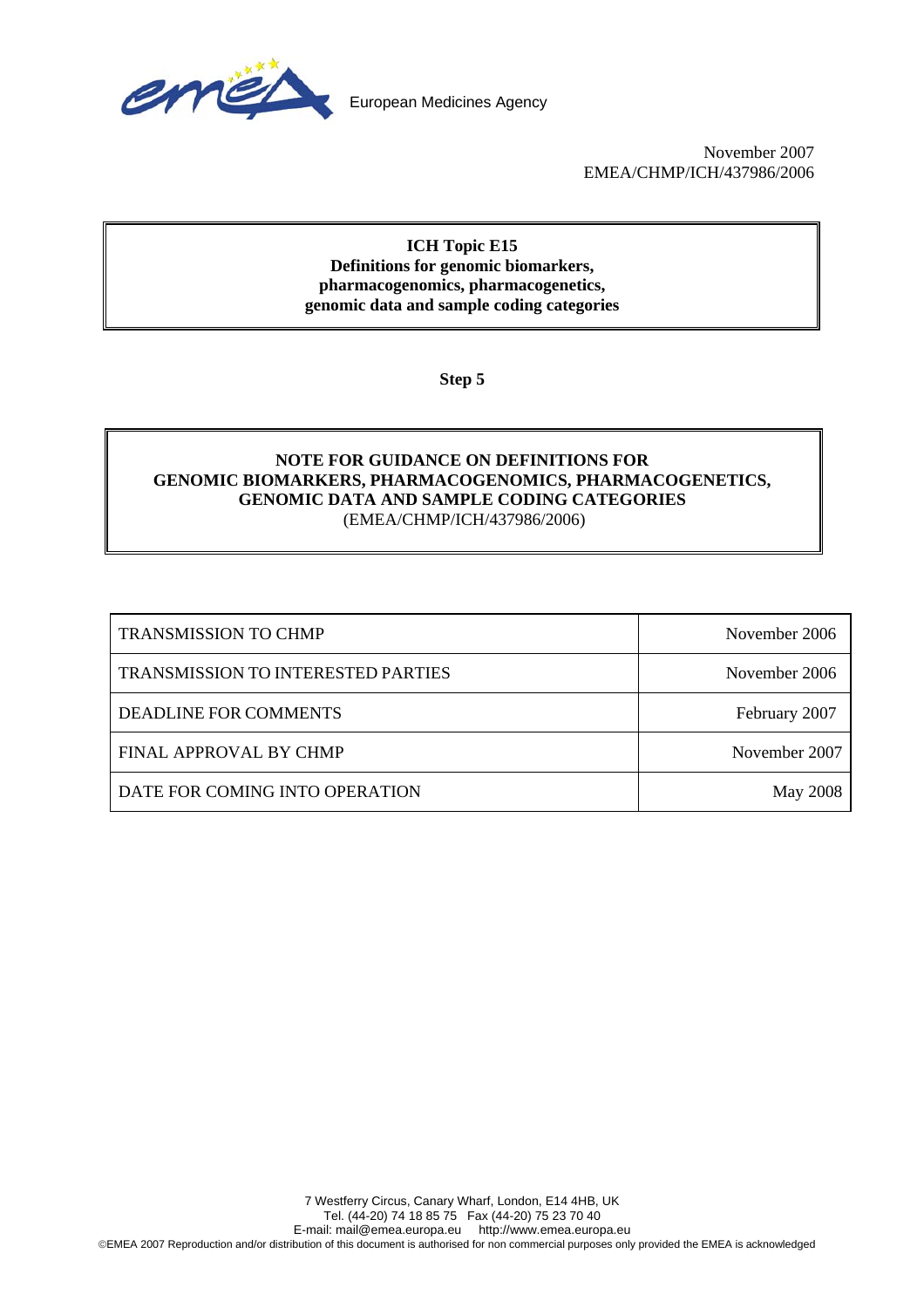# DEFINITIONS FOR GENOMIC BIOMARKERS, PHARMACOGENOMICS, PHARMACOGENETICS, GENOMIC DATA AND SAMPLE CODING CATEGORIES

## **TABLE OF CONTENTS**

#### **INTRODUCTION**  $\mathbf{3}$

| <b>GUIDELINE 4</b> |  |
|--------------------|--|
|                    |  |
|                    |  |
|                    |  |
|                    |  |
|                    |  |
|                    |  |
|                    |  |
|                    |  |
|                    |  |
|                    |  |
|                    |  |
|                    |  |
|                    |  |
|                    |  |
|                    |  |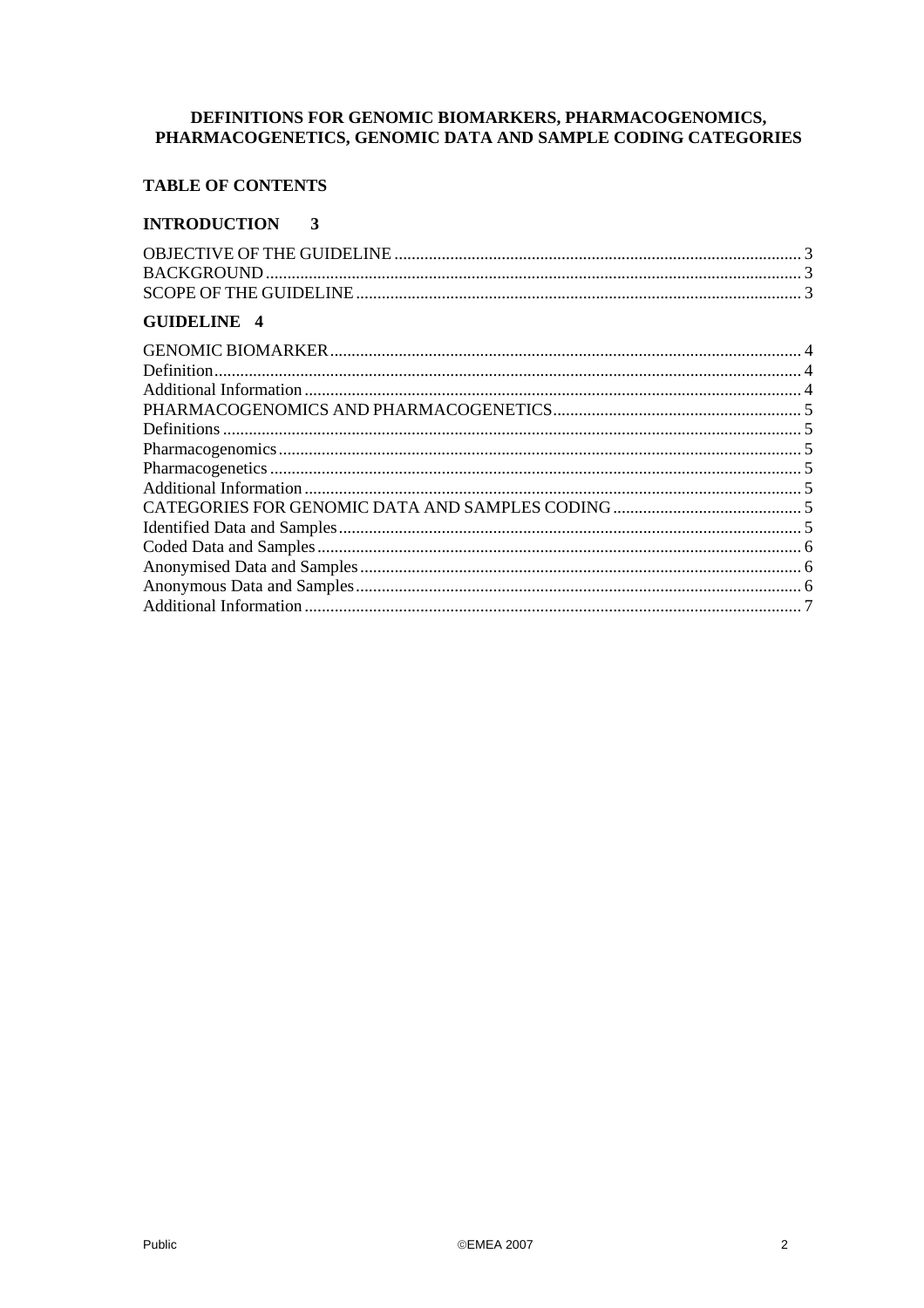## **INTRODUCTION**

#### OBJECTIVE OF THE GUIDELINE

In order to develop harmonised approaches to drug regulation, it is important to ensure that consistent definitions of terminology are being applied across all constituents of the International Conference on Harmonisation (ICH). An agreement on definitions will facilitate the integration of the discipline of pharmacogenomics and pharmacogenetics into global drug development and approval processes.

#### BACKGROUND

Pharmacogenomics and pharmacogenetics have the potential to improve the discovery, development and use of medicines. Each of the ICH regions has published specific pharmacogenomic and pharmacogenetic guidelines, or concept papers, and is in the process of developing others. However, the lack of consistently applied definitions to commonly used terminology raises the potential for either conflicting use of terms in regulatory documentation and guidelines, or, inconsistent interpretation by regulatory authorities, ethics committees and sponsor companies.

#### SCOPE OF THE GUIDELINE

This guideline contains definitions of key terms in the discipline of pharmacogenomics and pharmacogenetics, namely genomic biomarkers, pharmacogenomics, pharmacogenetics and genomic data and sample coding categories. The validation and qualification processes for genomic biomarkers, evidence for their intended use and acceptance criteria across ICH regions are outside of the scope of this guideline. As new scientific knowledge in the discipline of pharmacogenomics and pharmacogenetics emerges, the current guideline will be reviewed and expanded if appropriate.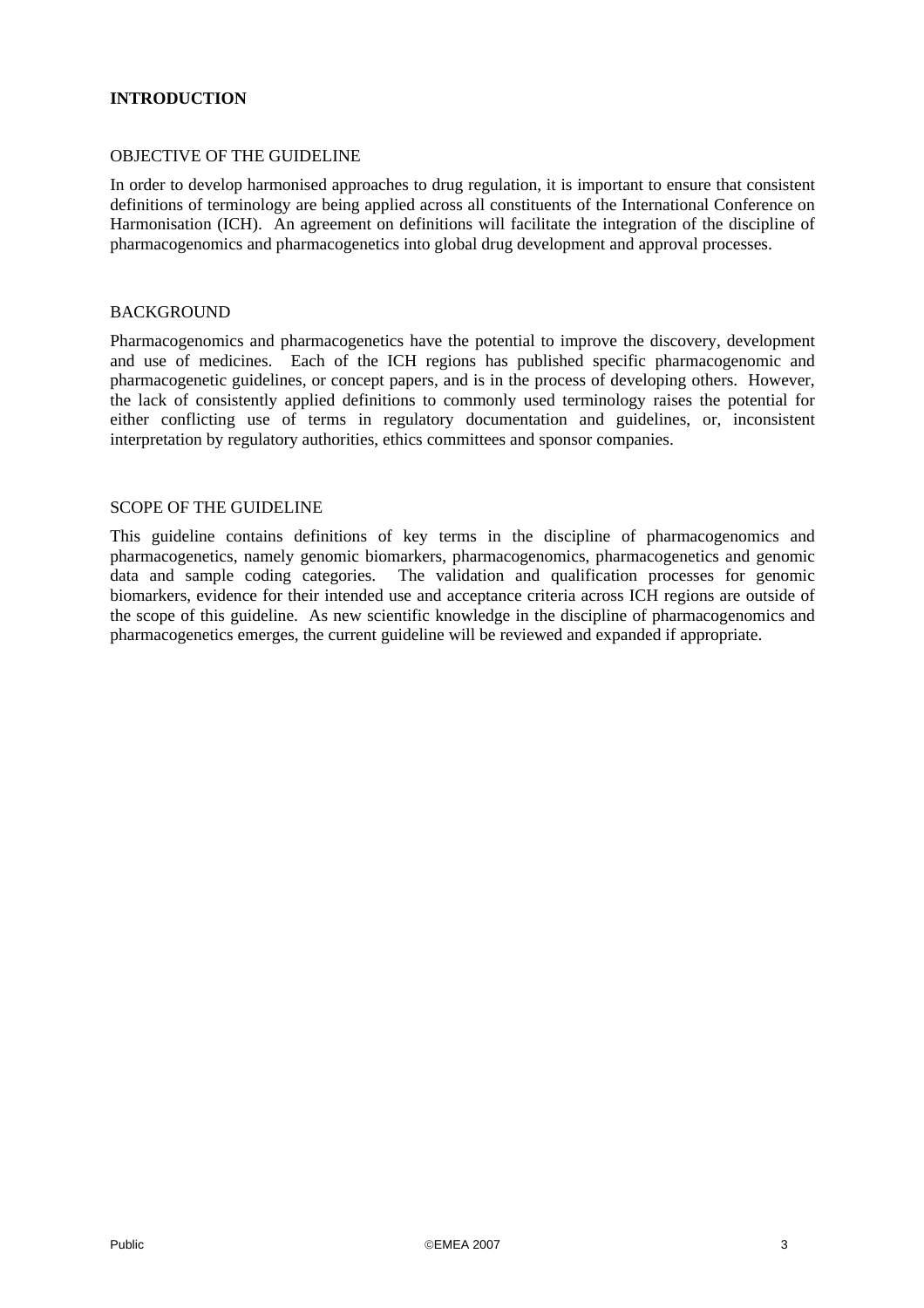#### **GUIDELINE**

Definitions of a genomic biomarker, pharmacogenomics, pharmacogenetics, and genomic data and sample coding categories are detailed below. The definition of what constitutes a genomic biomarker is key to understanding the definitions of pharmacogenomics and pharmacogenetics and is therefore introduced in this guideline first. Additional information useful to an understanding of aspects covered by each of the definitions is also provided. Some of the principles described in this guideline might be applicable to proteomics, metabalomics and other related disciplines.

#### GENOMIC BIOMARKER

#### *Definition*

A genomic biomarker is defined as follows:

#### **A measurable DNA and/or RNA characteristic that is an indicator of normal biologic processes, pathogenic processes, and/or response to therapeutic or other interventions.**

#### *Additional Information*

- 1. A genomic biomarker could, for example, be a measurement of :
- The expression of a gene
- The function of a gene
- The regulation of a gene
- 2. A genomic biomarker can consist of one or more deoxyribonucleic acid (DNA) and/or ribonucleic acid (RNA) characteristics.
- 3 DNA characteristics include, but are not limited to:
- Single nucleotide polymorphisms (SNPs)
- Variability of short sequence repeats
- Haplotypes
- DNA modifications, e.g. methylation
- Deletions or insertions of (a) single nucleotide(s)
- Copy number variations
- Cytogenetic rearrangements, e.g. translocations, duplications, deletions or inversions
- 4. RNA characteristics include, but are not limited to:
- RNA sequences
- RNA expression levels
- RNA processing, e.g. splicing and editing
- microRNA levels
- 5. The definition of a genomic biomarker is not limited to human samples, but includes samples from viruses and infectious agents as well as animal samples, i.e. for the application of genomic biomarkers to non-clinical and/or toxicological studies*.*
- 6 The definition of a genomic biomarker does not include the measurement and characterisation of proteins or low molecular weight metabolites.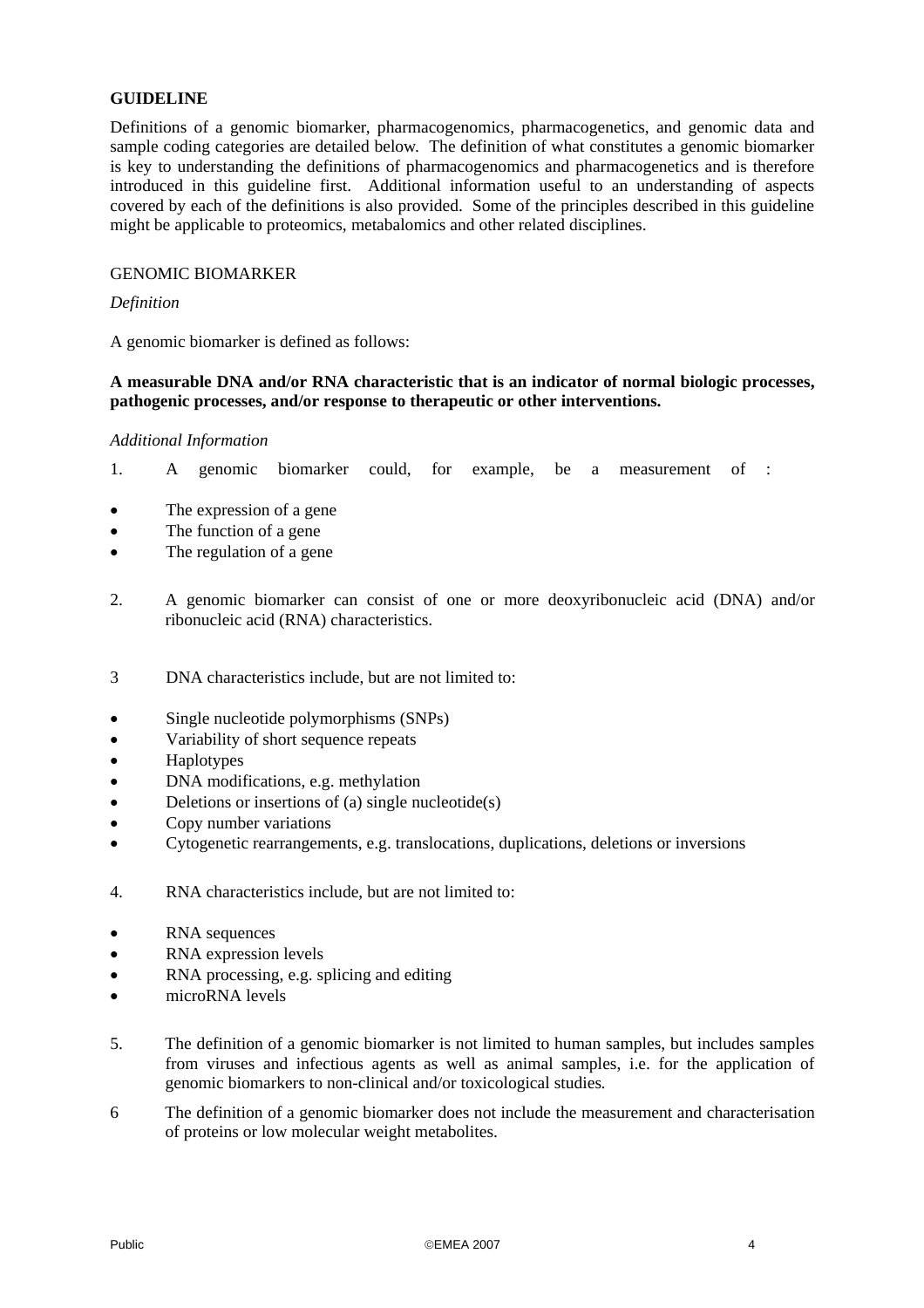## PHARMACOGENOMICS AND PHARMACOGENETICS

*Definitions* 

PHARMACOGENOMICS Pharmacogenomics (PGx) is defined as:

## **The study of variations of DNA and RNA characteristics as related to drug response**.

**PHARMACOGENETICS** 

Pharmacogenetics (PGt) is a subset of pharmacogenomics (PGx) and is defined as:

## **The study of variations in DNA sequence as related to drug response.**

#### *Additional Information*

- 1. The term *drug* should be considered synonymous with investigational (medicinal) product, medicinal product, medicine and pharmaceutical product (including vaccines and other biological products).
- 2. PGx and PGt are applicable to activities such as drug discovery, drug development, and clinical practice.
- 3. Drug response includes the processes of drug absorption and disposition (e.g. pharmacokinetics, (PK)), and drug effects (e.g. pharmacodynamics (PD), drug efficacy and adverse effects of drugs).
- 4. The definitions of PGx and PGt do not include other disciplines such as proteomics and metabalomics.

## CATEGORIES FOR GENOMIC DATA AND SAMPLES CODING

PGx and PGt research depends on the use of biological samples to generate data. A harmonised definition for the coding of these samples and their associated data will facilitate use in research and development of new medicines.

There are four general categories of coding: identified, coded, anonymised and anonymous. Coded data or samples can be single or double coded.

The implications of using a specific data and sample coding category should be considered in the design of PGx and PGt research studies.

Some implications are highlighted in this section and summarised in Table 1.

## *Identified Data and Samples*

Identified data and samples are labelled with personal identifiers such as name or identification numbers (e.g. social security or national insurance number). As the samples and associated data are directly traceable back to the subject, it is possible to undertake actions such as sample withdrawal or the return of individual results in accordance with the subject's request. The use of identified data and samples allows for clinical monitoring, subject follow-up and the addition of new data from the subject. Identified data and samples offer privacy protection comparable to that of general healthcare confidentiality in everyday medical practice. Identified data and samples are generally not considered appropriate for purposes of clinical trials in drug development.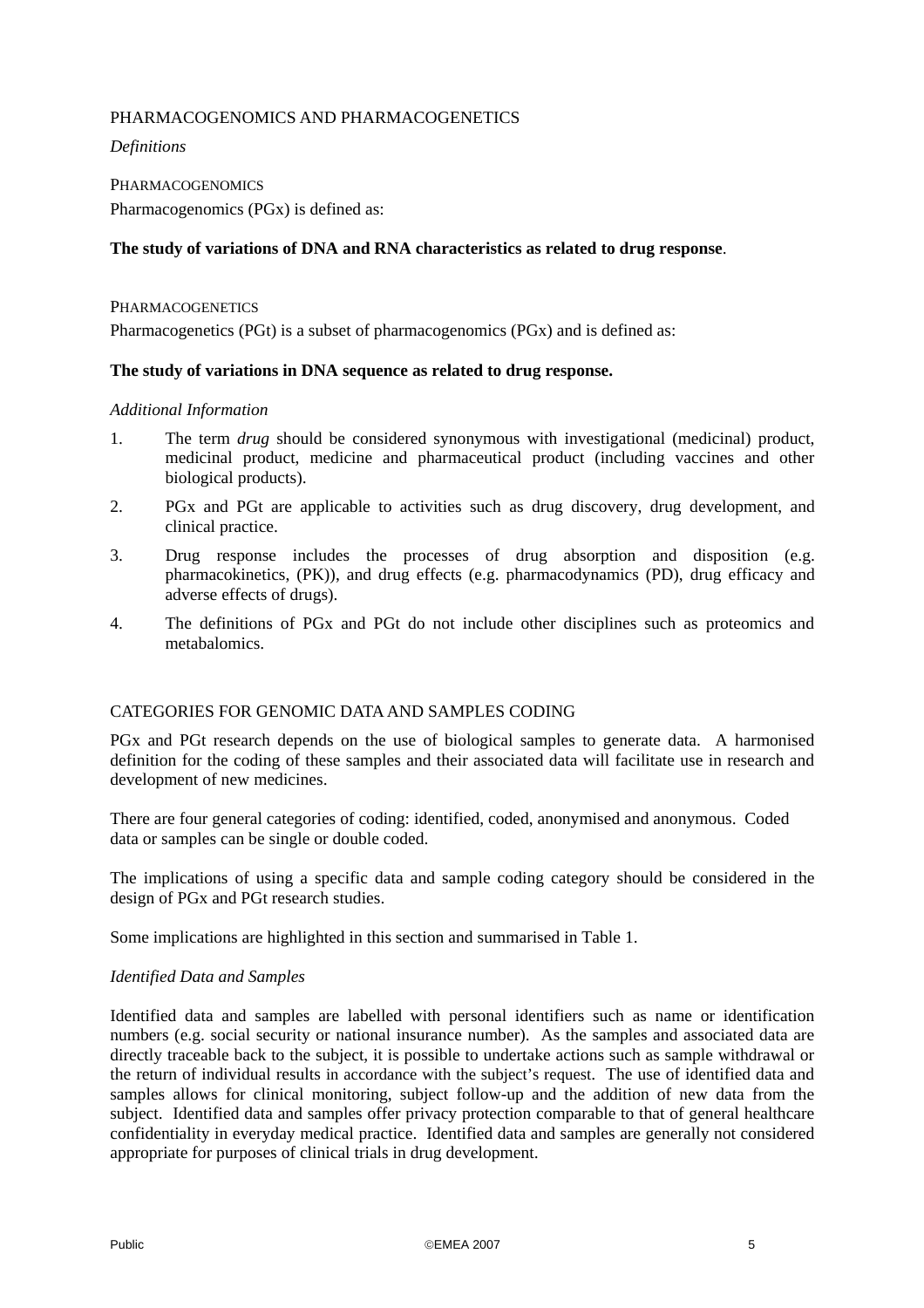## *Coded Data and Samples*

Coded data and samples are labelled with at least one specific code and do not carry any personal identifiers.

## • *Single Coded Data and Samples*

Single coded data and samples are usually labelled with a single specific code and do not carry any personal identifiers. It is possible to trace the data or samples back to a given individual with the use of a single coding key. In general, the clinical investigator is responsible for maintaining the coding key. As the samples and associated data are indirectly traceable back to the subject via the coding key, it is possible to undertake actions such as sample withdrawal, or the return of individual results in accordance with the subject's request. The use of single coded data and samples allows for clinical monitoring, subject follow-up or the addition of new data from the subject. Single coding is the current standard used in clinical research and offers additional safeguards to the subject's identifiers compared to the general healthcare confidentiality and privacy protection in everyday medical practice.

## • *Double Coded Data and Samples*

Double coded data and samples are initially labelled with a single specific code and do not carry any personal identifiers. The data and samples are then relabelled with a second code, which is linked to the first code via a second coding key. It is possible to trace the data or samples back to the individual by the use of both coding keys. In general, the clinical investigator is responsible for maintaining the first coding key and does not have access to the second coding key. As the samples and associated data can very indirectly be traced back to the subject via the use of both coding keys, it may be possible to undertake actions such as sample withdrawal, or the return of individual results in accordance with the subject's request. However additional electronic or technical processes may be added to further limit the ability to trace back from a genotype result to an individual subject. For example, a specific computer process that allows new subject data to be added but prevents the reconnection of the genotype data back to the individual subject identifier. The use of double coded data and samples allows for clinical monitoring, subject follow-up or the addition of new data from the subject. The use of the second code provides additional confidentiality and privacy protection for subjects over the use of a single code. Access to both coding keys is needed to link any data or samples back to a subject identifier.

#### *Anonymised Data and Samples*

Anonymised data and samples are initially single or double coded but where the link between the subjects' identifiers and the unique code(s) is subsequently deleted. Once the link has been deleted it is no longer possible to trace the data and samples back to individual subjects through the coding key(s). Anonymisation is intended to prevent subject re-identification. As anonymised samples and associated data are not traceable back to the subject, it is not possible to undertake actions such as sample withdrawal, or the return of individual results, even at the subject's request. The use of anonymised data and samples does not allow for clinical monitoring, subject follow-up or the addition of new data from the subject. The deletion of the coding key(s) linking the data and samples to a given subject's identifiers provides additional confidentiality and privacy protection over coded data and samples, as it prevents subject re-identification through the use of the coding key(s).

## *Anonymous Data and Samples*

Anonymous data and samples are never labelled with personal identifiers when originally collected, neither is a coding key generated. Therefore there is no potential to trace back genomic data and samples to individual subjects. In some instances only limited clinical data can be associated with anonymous samples (e.g., samples from subjects with diabetes, male, age 50-55, cholesterol>240 mg/dl). As anonymous samples and associated data are not traceable back to subjects, it is not possible to undertake actions such as sample withdrawal, or the return of individual results, even at the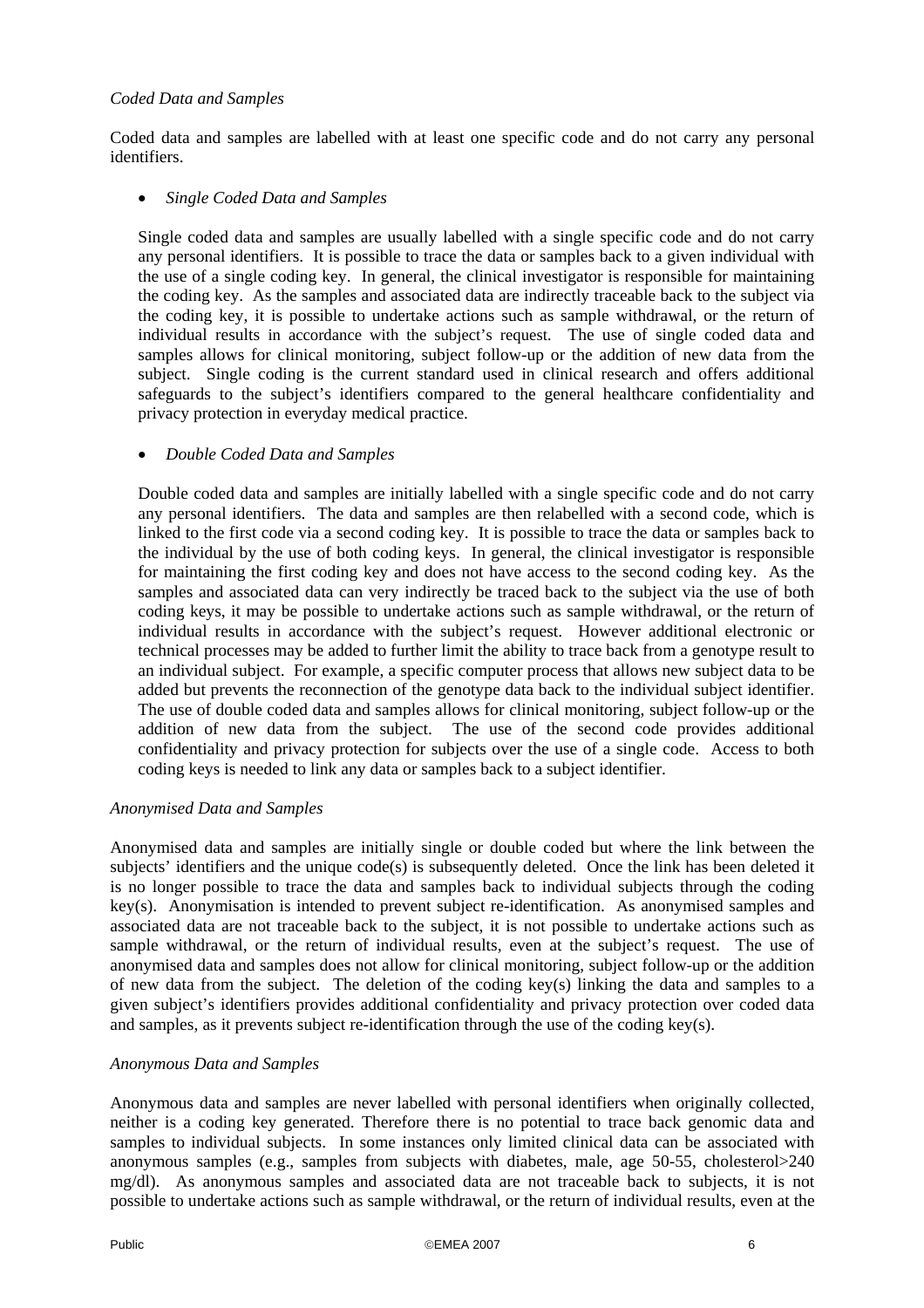subject's request. The use of anonymous data and samples does not allow for clinical monitoring, subject follow-up, or the addition of new data.

## *Additional Information*

The use of a specific coding category in relation to obtaining informed consent from subjects is not within the focus of this guideline and is not addressed herein.

The conditions under which the genomic data can be linked back to a subject's personal identifiers for any purpose, including the return of genomic data to the subject, should be described in research related documents, e.g. the informed consent document.